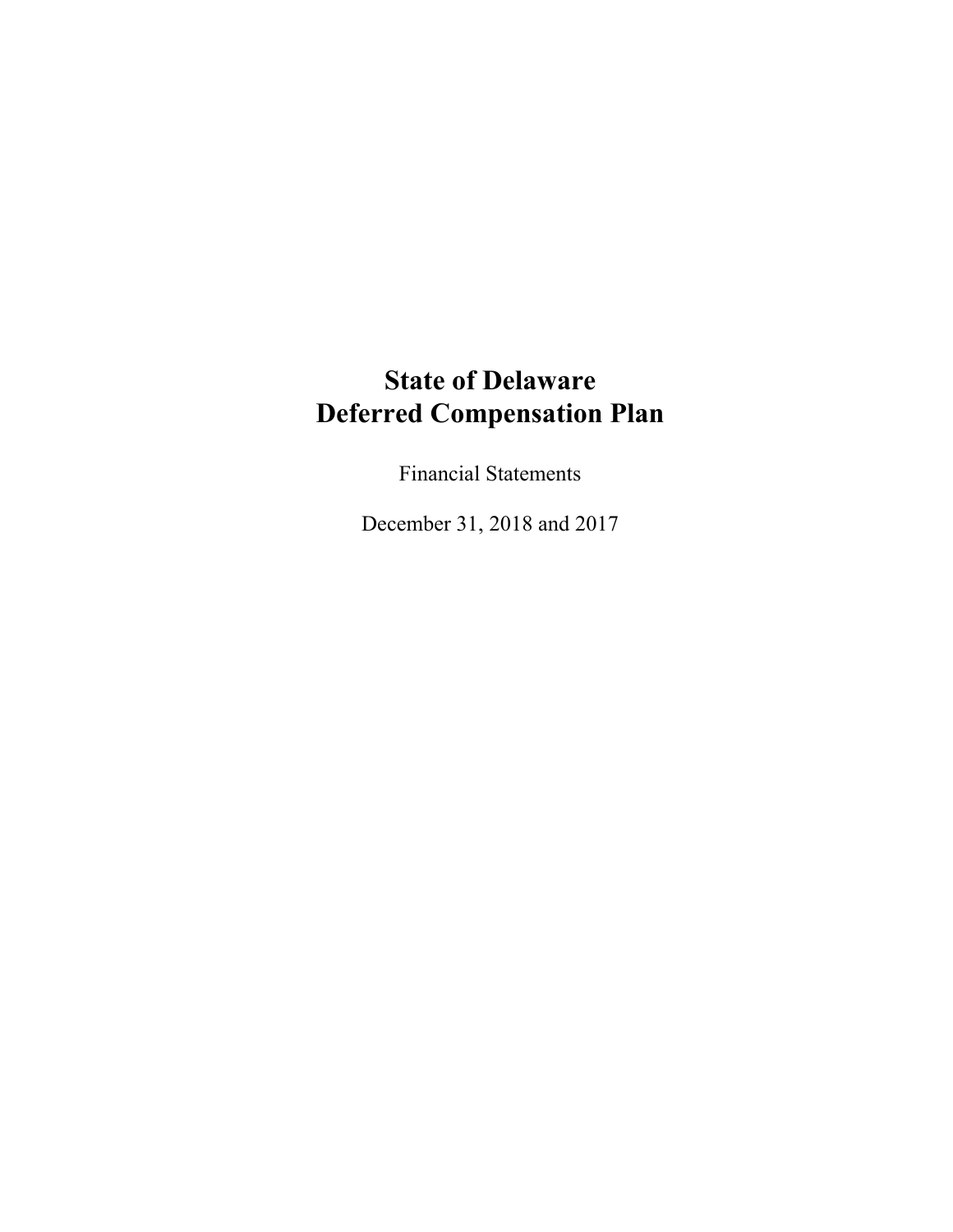Table of Contents December 31, 2018 and 2017

|                                                                                                                                                                                                                                 | Page |
|---------------------------------------------------------------------------------------------------------------------------------------------------------------------------------------------------------------------------------|------|
| <b>Independent Auditors' Report</b>                                                                                                                                                                                             |      |
| <b>Required Supplementary Information</b>                                                                                                                                                                                       |      |
| Management's Discussion and Analysis                                                                                                                                                                                            | 4    |
| <b>Financial Statements</b>                                                                                                                                                                                                     |      |
| <b>Statements of Fiduciary Net Position</b>                                                                                                                                                                                     | 6    |
| Statements of Changes in Fiduciary Net Position                                                                                                                                                                                 | 7    |
| Notes to Financial Statements                                                                                                                                                                                                   | 8    |
| <b>Independent Auditors' Report on Internal Control over Financial Reporting</b><br>and on Compliance and Other Matters Based on an Audit of Financial Statements<br>Performed in Accordance with Government Auditing Standards | 17   |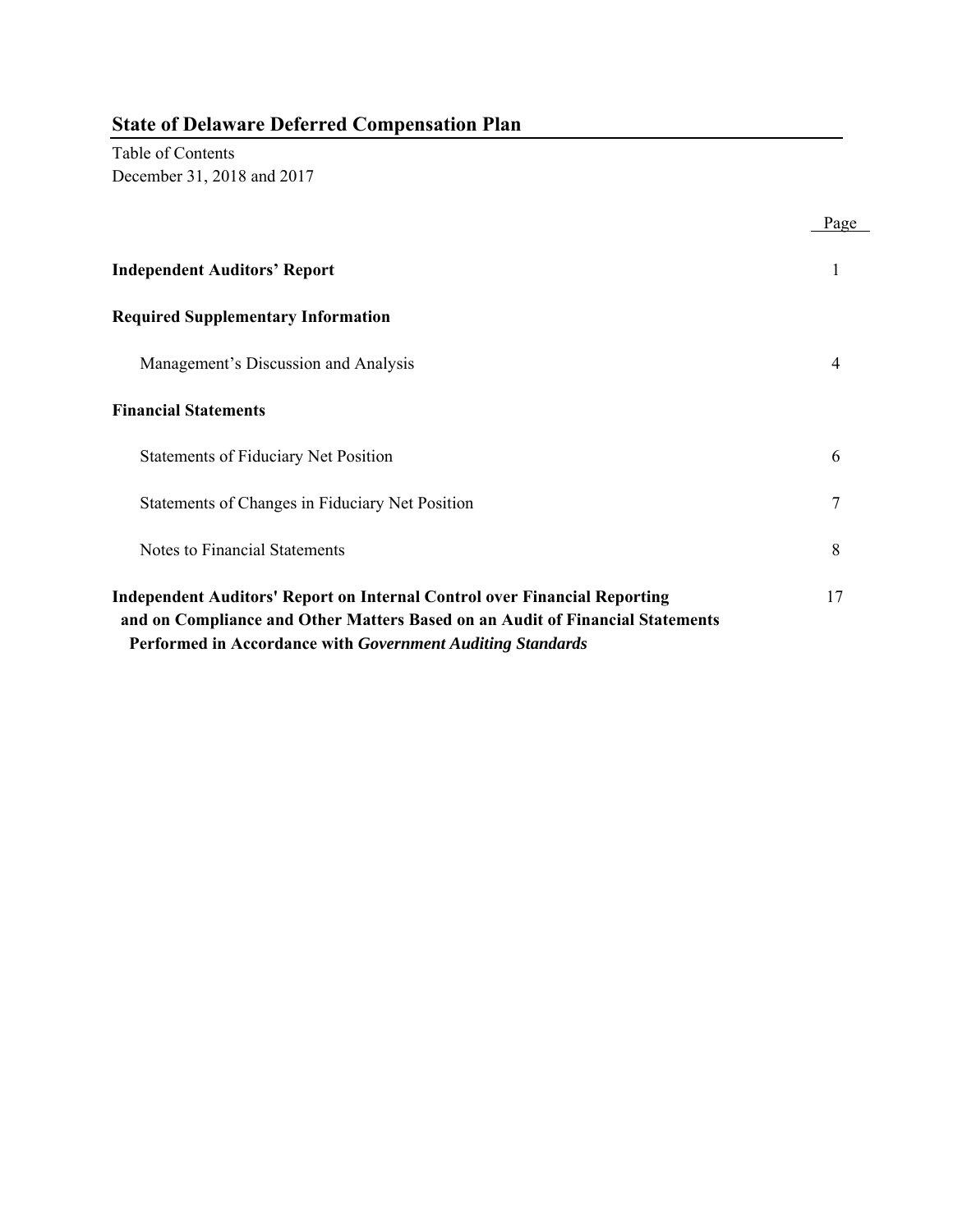

BELFINT . LYONS . SHUMAN **Certified Public Accountants** 

#### www.belfint.com -

#### *Independent Auditors' Report*

To the Plans Management Board State of Delaware Deferred Compensation Plan Dover, Delaware

#### *Report on the Financial Statements*

We have audited the accompanying financial statements of State of Delaware Deferred Compensation Plan (Plan), which comprise the statements of fiduciary net position as of December 31, 2018 and 2017, and the related statements of changes in fiduciary net position for the years then ended, and the related notes to the financial statements.

#### *Management's Responsibility for the Financial Statements*

Plan management is responsible for the preparation and fair presentation of these financial statements in accordance with accounting principles generally accepted in the United States of America; this includes the design, implementation, and maintenance of internal control relevant to the preparation and fair presentation of financial statements that are free from material misstatement, whether due to fraud or error.

#### *Auditors' Responsibility*

Our responsibility is to express an opinion on these financial statements based on our audits. We conducted our audits in accordance with auditing standards generally accepted in the United States of America and the standards applicable to financial audits contained in *Government Auditing Standards*, issued by the Comptroller General of the United States. Those standards require that we plan and perform the audit to obtain reasonable assurance about whether the financial statements are free from material misstatement.

An audit involves performing procedures to obtain audit evidence about the amounts and disclosures in the financial statements. The procedures selected depend on the auditors' judgment, including the assessment of the risks of material misstatement of the financial statements, whether due to fraud or error. In making those risk assessments, the auditor considers internal control relevant to the Plan's preparation and fair presentation of the financial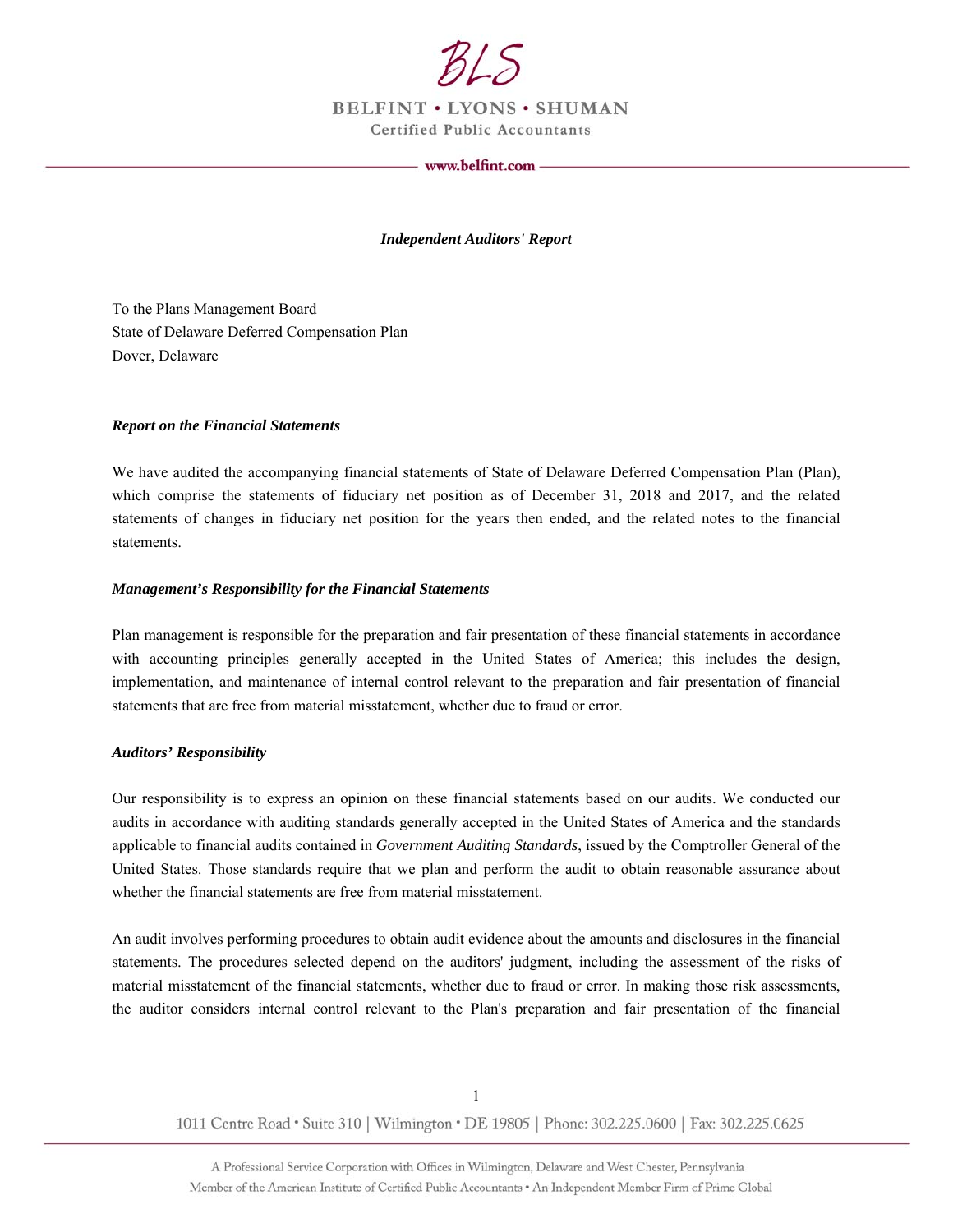To the Plans Management Board State of Delaware Deferred Compensation Plan Dover, Delaware

statements in order to design audit procedures that are appropriate in the circumstances, but not for the purpose of expressing an opinion on the effectiveness of the Plan's internal control. Accordingly, we express no such opinion. An audit also includes evaluating the appropriateness of accounting policies used and the reasonableness of significant accounting estimates made by management, as well as evaluating the overall presentation of the financial statements.

We believe that the audit evidence we have obtained is sufficient and appropriate to provide a basis for our audit opinion.

#### *Opinion*

In our opinion, the financial statements referred to above present fairly, in all material respects, the fiduciary net position of State of Delaware Deferred Compensation Plan as of December 31, 2018 and 2017 and the changes in fiduciary net position for the years then ended in accordance with accounting principles generally accepted in the United States of America.

#### *Other Matters*

#### *Required Supplementary Information*

Accounting principles generally accepted in the United States of America require that the management's discussion and analysis on pages 4 and 5 be presented to supplement the basic financial statements. Such information, although not a part of the basic financial statements, is required by the Governmental Accounting Standards Board, who considers it to be an essential part of the financial reporting for placing the basic financial statements in an appropriate operational, economic, or historical context. We have applied certain limited procedures to the required supplementary information in accordance with auditing standards generally accepted in the United States of America, which consisted of inquiries of management about the methods of preparing the information and comparing the information for consistency with management's responses to our inquiries, the basic financial statements, and other knowledge we obtained during our audit of the basic financial statements. We do not express an opinion or provide any assurance on the information because the limited procedures do not provide us with sufficient evidence to express an opinion or provide any assurance.

#### *Other Reporting Required by Government Auditing Standards*

In accordance with *Government Auditing Standards*, we have also issued our report dated July 17, 2019, on our consideration of the State of Delaware Deferred Compensation Plan's internal control over financial reporting and our tests of its compliance with certain provisions of laws, regulations, contracts, and agreements and other matters.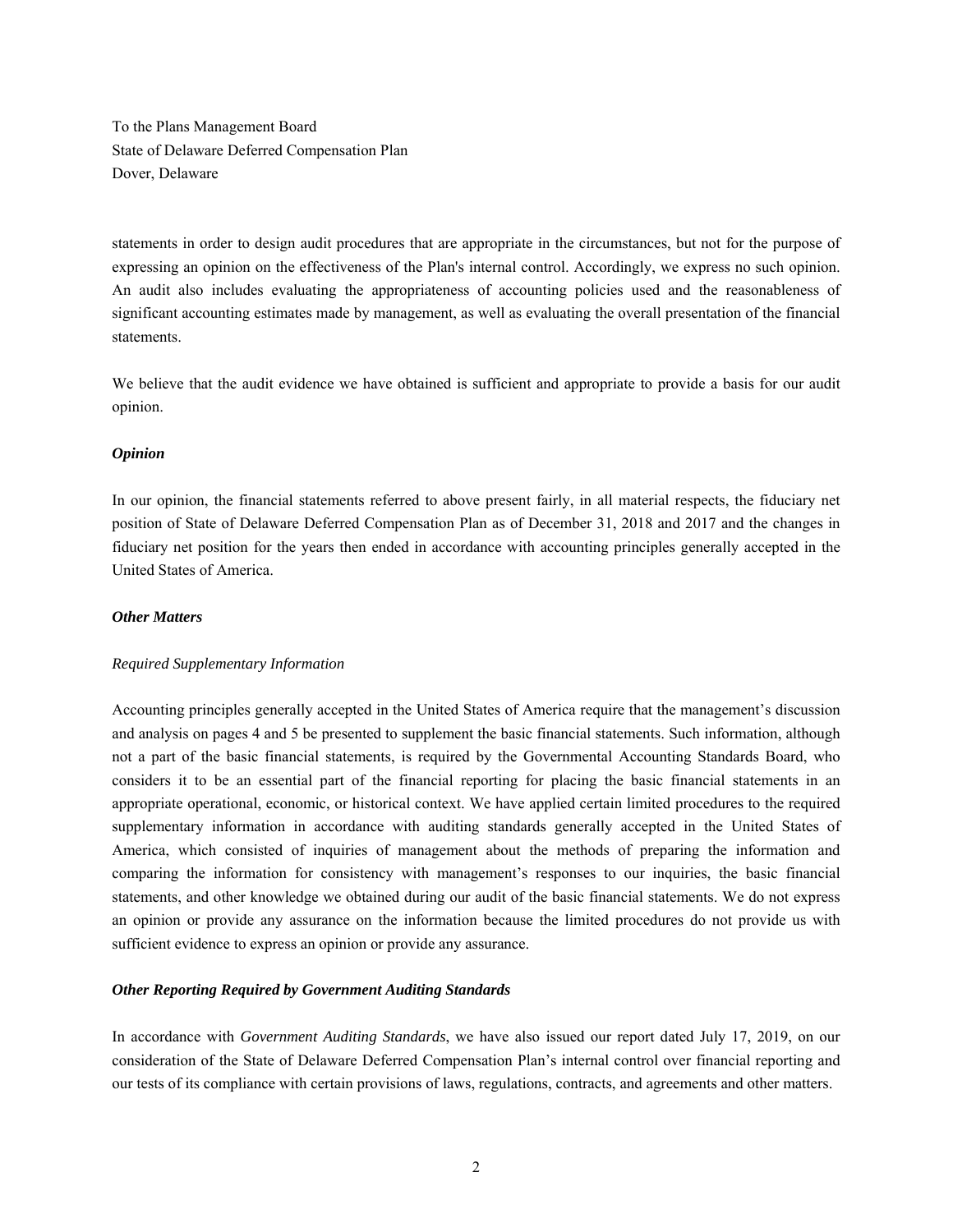To the Plans Management Board State of Delaware Deferred Compensation Plan Dover, Delaware

The purpose of that report is to describe the scope of our testing of internal control over financial reporting and compliance and the results of that testing, and not to provide an opinion on the effectiveness of the Plan's internal control over financial reporting or on compliance. That report is an integral part of an audit performed in accordance with *Government Auditing Standards* in consideration of the State of Delaware Deferred Compensation Plan's internal control over financial reporting and compliance.

Belfint, Lyons & Shuman, P.A.

July 19, 2019 Wilmington, Delaware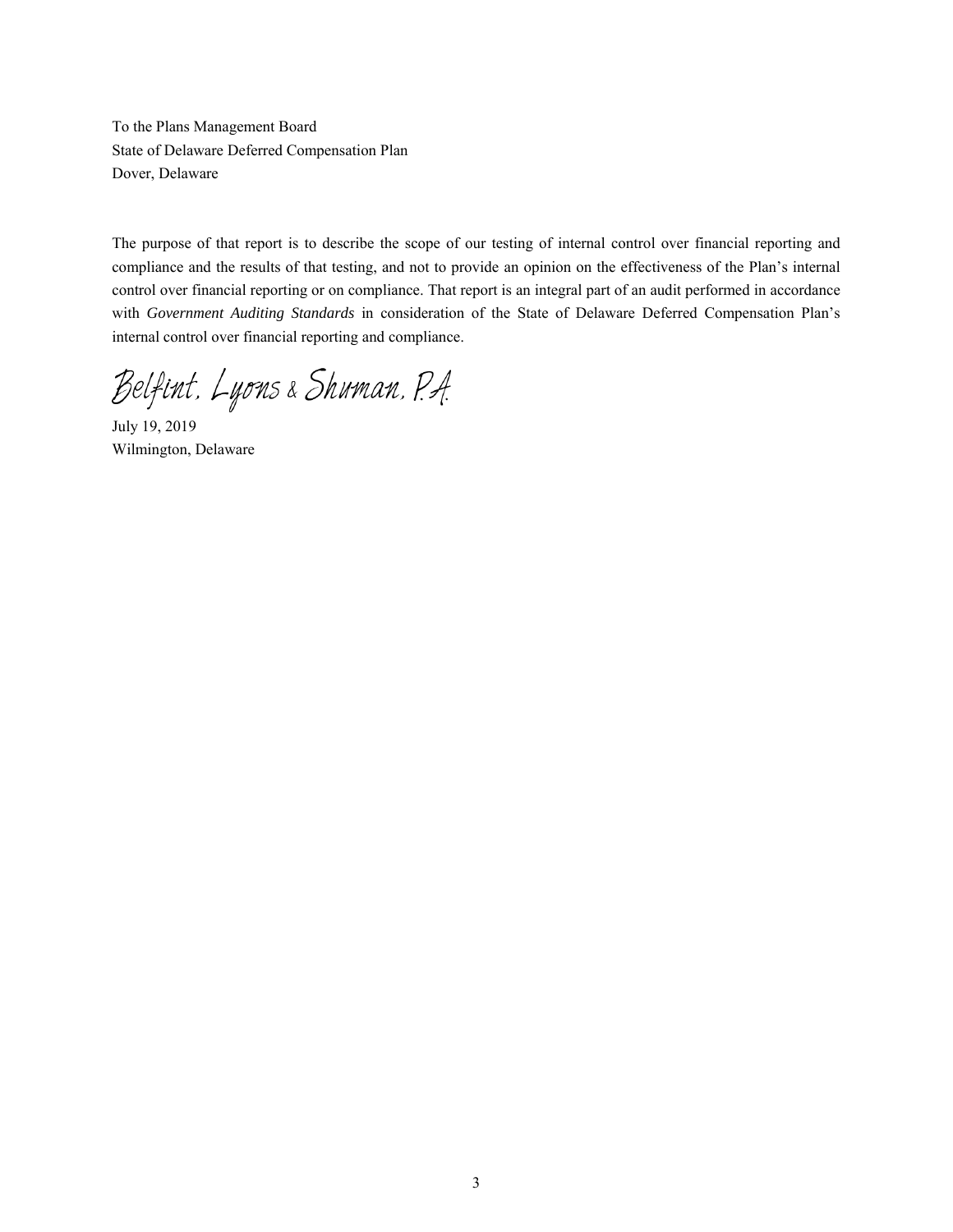Management's Discussion and Analysis December 31, 2018, 2017, and 2016

This discussion and analysis of the State of Delaware Deferred Compensation Plan's (the "Plan") financial performance provides an overview of the Plan's financial activities for the years ended December 31, 2018, 2017, and 2016. Please read this section in conjunction with the Plan's financial statements, which follow this section.

## **Financial Highlights**

- Fiduciary net position restricted for pensions decreased by \$25 million during 2018 from \$639 million at December 31, 2017 to \$613 million at December 31, 2018. This decrease was primarily due to a net investment loss of \$25.8 million and distributions being more than contributions during 2018. Fiduciary net position restricted for pensions increased by \$93 million during 2017 from \$546 million at December 31, 2016 to \$639 million at December 31, 2017. This increase was primarily due to contributions and gain on investments during 2017 being larger than distribution paid from the Plan.
- Employee contributions were \$37.5 million, \$37.1 million, and \$36.9 million for the years ended December 31, 2018, 2017, and 2016, respectively. Changes in contributions are primarily due to fluctuations in the average contribution per participant and number of active plan participants. There were approximately 16,300, 16,100, and 16,300 participants with account balances as of December 31, 2018, 2017, and 2016, respectively.
- Rollovers into the Plan were \$3.3 million, \$2.4 million, and \$2.5 million for the years ended December 31, 2018, 2017, and 2016, respectively. Changes in the amount of transfers in from year to year vary greatly and are the direct result of changes in the number of individuals performing these transactions.
- There was a \$25.8 million net investment loss in 2018 compared to a \$88.4 million net investment gain in 2017. Fluctuations in income are primarily due to changes in the funds offered by the Plan, changes in interest rates for fixed earnings investments, as well as fluctuations in the financial market from year to year.
- Benefits paid to participants were \$39.3 million, \$34 million, and \$67.6 million for the years ended December 31, 2018, 2017, and 2016, respectively. Fluctuations in the amount of distributions paid from year to year are primarily due to changes in the number of participants and beneficiaries receiving eligible distributions as well as the size of their account balances. There were approximately 1,700, 1,600, and 1,500 individuals who received a distribution from the Plan during the years ended December 31, 2018, 2017, and 2016, respectively.
- Administrative expenses were \$1.0 million, \$1.2 million, and \$88,152 for the years ended December 31, 2018, 2017, and 2016, respectively. Fluctuations generally relate to changes in the service agreements and how fees have been paid in the past compared to the current year, as well as the assets held by the Plan, which is charged an asset based fee and the number of transactions charged directly to participant accounts.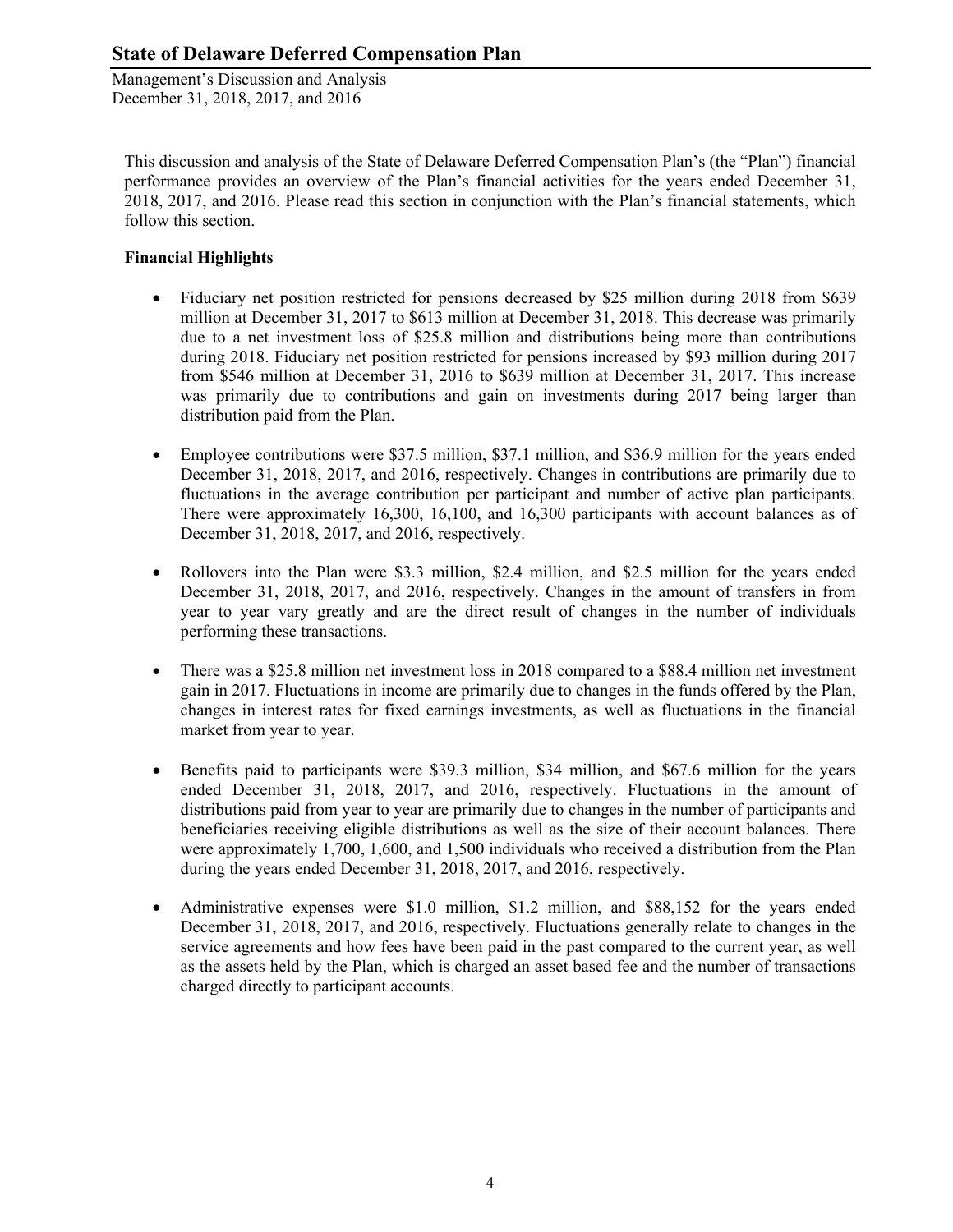Management's Discussion and Analysis December 31, 2018, 2017, and 2016

#### **Overview of the Financial Statements**

This financial report consists of the statements of fiduciary net position and the statements of changes in fiduciary net position. These statements provide information about the financial position and activities of the Plan as a whole. The notes to financial statements provide additional information that is essential to a full understanding of the financial statements. The notes are an integral part of the financial statements and include detailed information not readily evident in the basic financial statements.

The following analysis focuses on fiduciary net position restricted for pensions (Table 1) and changes in fiduciary net position (Table 2):

|                                                   | 2018   |                | 2017         |             | 2016 |               |
|---------------------------------------------------|--------|----------------|--------------|-------------|------|---------------|
| Assets:<br>Investments                            | S.     | 613,526,912 \$ |              | 638,792,771 | - S  | 546, 151, 770 |
| Liabilities:<br><b>Accrued Expenses Payable</b>   | 73,215 |                |              |             |      |               |
| Fiduciary Net Position Restricted for<br>Pensions |        | 613,453,697    | $\mathbb{S}$ | 638,792,771 |      | 546, 151, 770 |

#### **Table 1 Fiduciary Net Position Restricted for Pensions**

## **Table 2 Changes in Fiduciary Net Position**

|                                  | 2018                 |               | 2017         |   | 2016       |
|----------------------------------|----------------------|---------------|--------------|---|------------|
| Additions:                       |                      |               |              |   |            |
| <b>Participant Contributions</b> | \$<br>37,479,168     | $\mathcal{S}$ | 37,123,574   | S | 36,884,224 |
| Rollovers                        | 3,325,972            |               | 2,410,549    |   | 2,519,694  |
| Net Investment Income (Loss)     | (25,820,424)         |               | 88, 374, 237 |   | 33,527,351 |
| Deductions:                      |                      |               |              |   |            |
| Benefits Paid to Participants    | 39,291,380           |               | 34,023,160   |   | 67,609,139 |
| Corrective Distributions         | 1,123                |               |              |   |            |
| <b>Administrative Expenses</b>   | 1,031,287            |               | 1,244,199    |   | 88,152     |
| Change in Fiduciary Net Position |                      |               |              |   |            |
| <b>Restricted for Pensions</b>   | \$<br>(25, 339, 074) | S             | 92,641,001   | S | 5,233,978  |

#### **Financial Contact**

The Plan's financial statements are designed to present users with a general overview of the Plan's finances and to demonstrate the trustee's accountability. If you have questions about the report or need additional financial information, contact the Director of Contributions and Plan Management of State of Delaware Deferred Compensation Plan at 820 Silver Lake Boulevard, Dover, Delaware 19904-2464.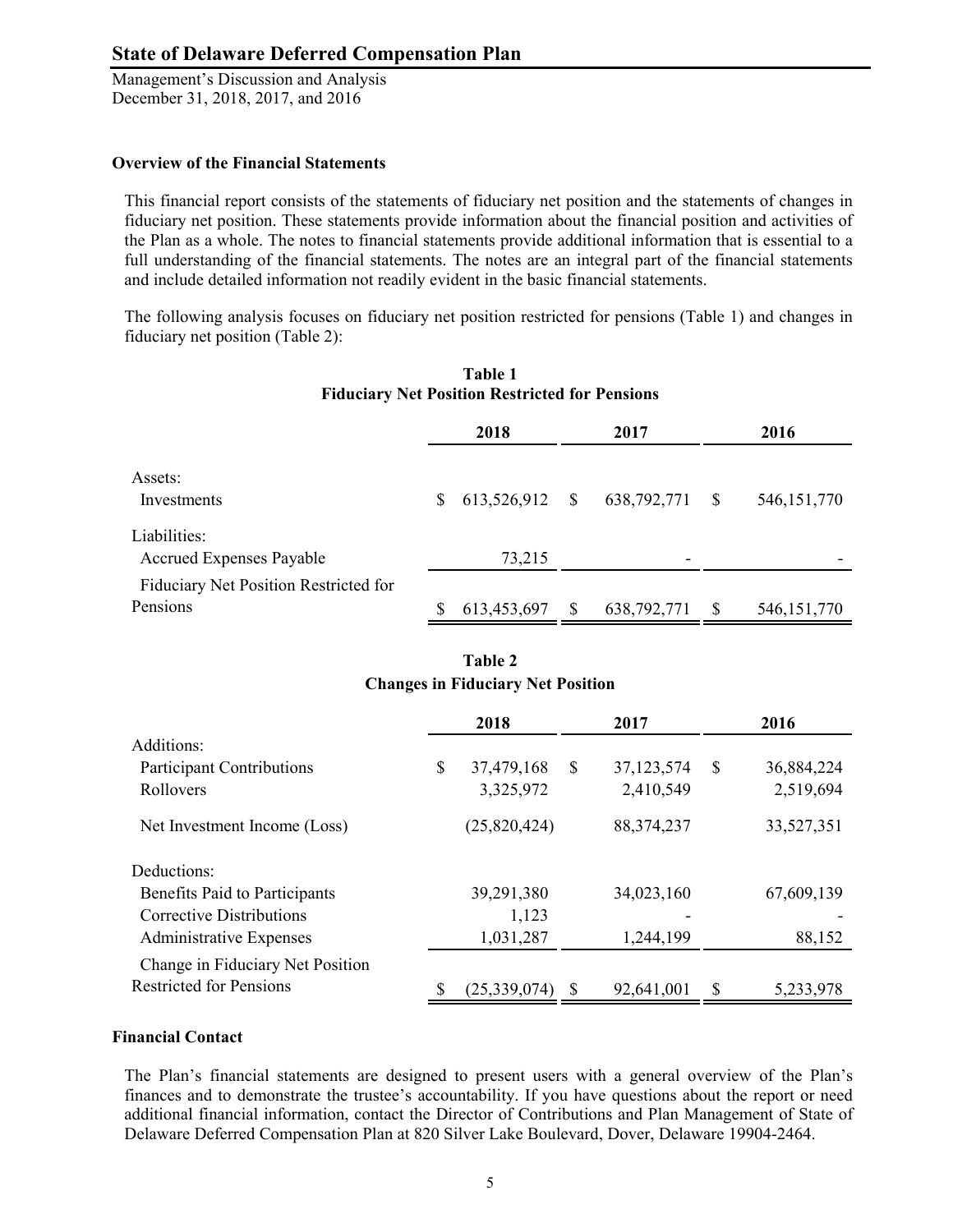Statements of Fiduciary Net Position December 31, 2018 and 2017

|                                                       | 2018          | 2017          |
|-------------------------------------------------------|---------------|---------------|
| <b>Assets</b>                                         |               |               |
| Investments, at Fair Value                            | \$598,078,146 | \$626,452,093 |
| Investments, at Contract Value                        | 15,448,766    | 12,340,678    |
| <b>Total Assets</b>                                   | 613,526,912   | 638,792,771   |
| <b>Liabilities</b><br><b>Accrued Expenses Payable</b> | 73,215        |               |
| Fiduciary Net Position Restricted for Pensions        | \$613,453,697 | \$638,792,771 |

*The accompanying notes are an integral part of the financial statements*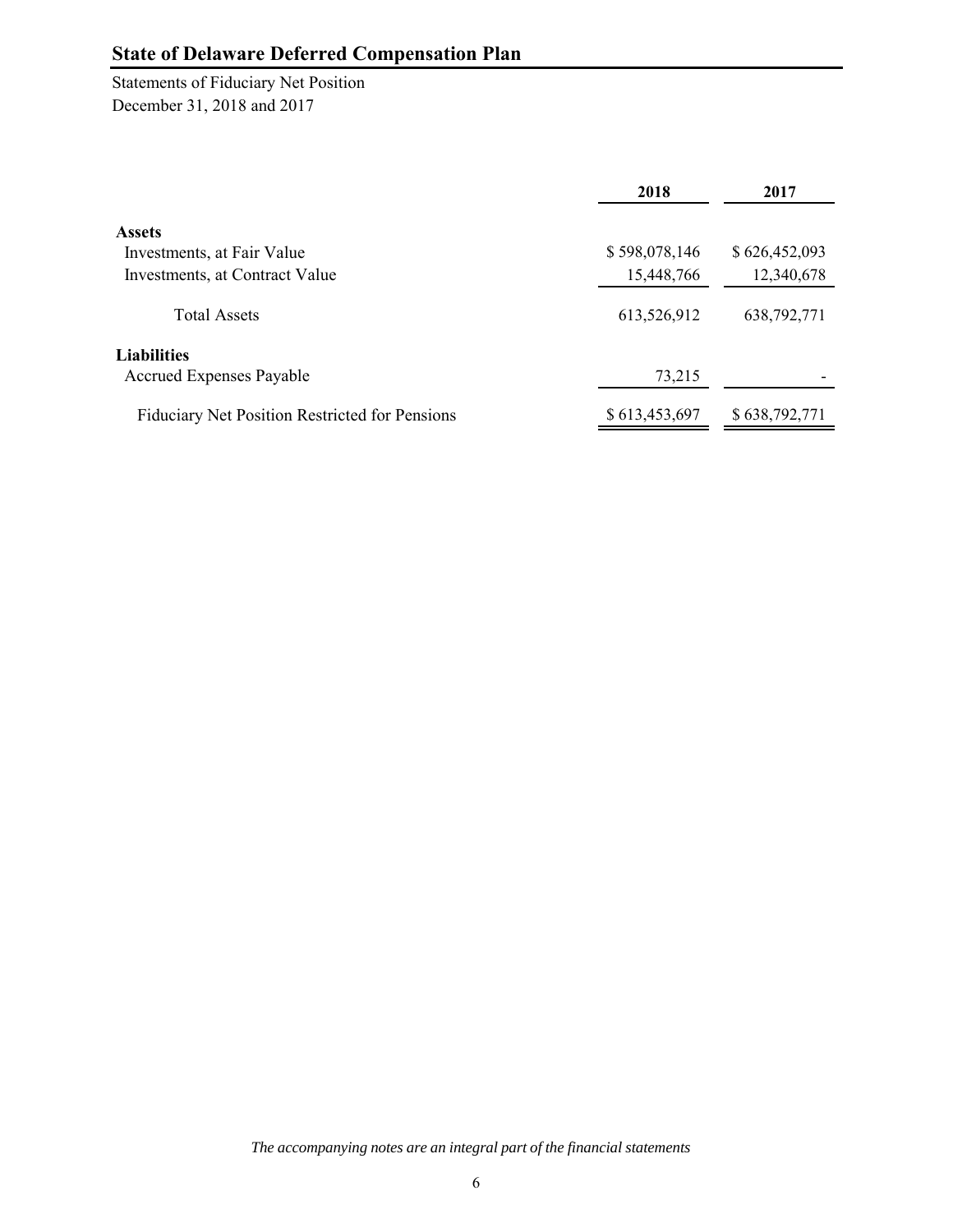Statements of Changes in Fiduciary Net Position December 31, 2018 and 2017

|                                                              | 2018                            | 2017                       |  |
|--------------------------------------------------------------|---------------------------------|----------------------------|--|
|                                                              |                                 |                            |  |
| <b>Additions</b>                                             |                                 |                            |  |
| Investment Income (Loss)                                     |                                 |                            |  |
| Net Appreciation (Depreciation) in Fair Value of Investments | $\mathcal{S}$<br>(49, 952, 694) | $\mathbb{S}$<br>70,101,813 |  |
| <b>Interest and Dividends</b>                                | 24,037,977                      | 17,924,344                 |  |
| Revenue Credit                                               | 94,293                          | 348,080                    |  |
| Net Investment Income (Loss)                                 | (25,820,424)                    | 88, 374, 237               |  |
| Contributions                                                |                                 |                            |  |
| Participants                                                 | 37,479,168                      | 37,123,574                 |  |
| Rollovers                                                    | 3,325,972                       | 2,410,549                  |  |
| <b>Total Contributions</b>                                   | 40,805,140                      | 39,534,123                 |  |
| <b>Total Additions</b>                                       | 14,984,716                      | 127,908,360                |  |
| <b>Deductions</b>                                            |                                 |                            |  |
| Benefits Paid to Participants                                | 39,291,380                      | 34,023,160                 |  |
| <b>Corrective Distributions</b>                              | 1,123                           |                            |  |
| <b>Administrative Expenses</b>                               | 1,031,287                       | 1,244,199                  |  |
| <b>Total Deductions</b>                                      | 40,323,790                      | 35,267,359                 |  |
| Net Increase (Decrease) in Fiduciary Net Position            | (25, 339, 074)                  | 92,641,001                 |  |
| <b>Fiduciary Net Position Restricted for Pensions</b>        |                                 |                            |  |
|                                                              |                                 |                            |  |
| Beginning of Year                                            | 638,792,771                     | 546,151,770                |  |
| End of Year                                                  | 613,453,697                     | 638,792,771                |  |

*The accompanying notes are an integral part of the financial statements*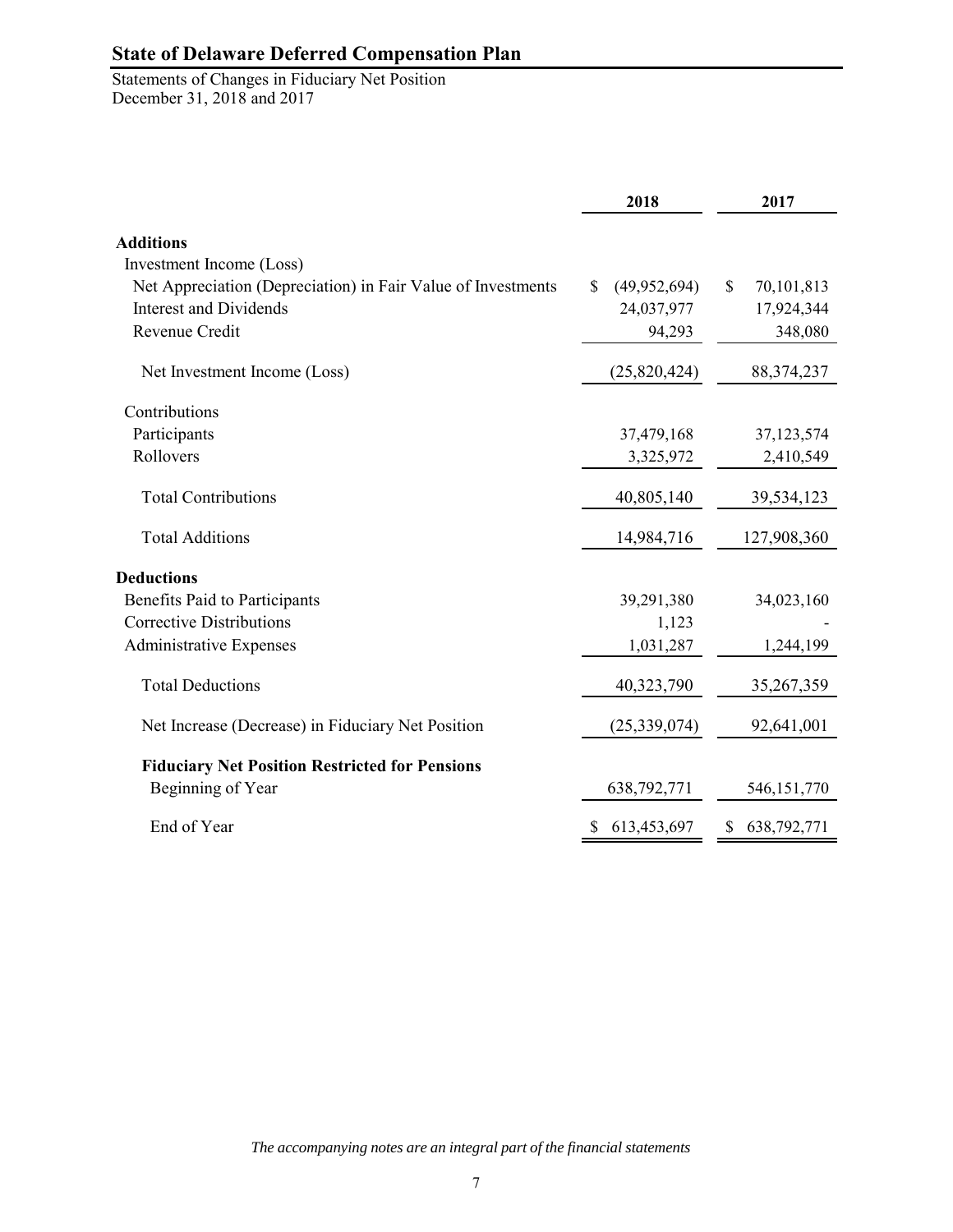### **1. Description of the Plan**

The following description of the State of Delaware Deferred Compensation Plan (the "Plan") provides only general information. Participants should refer to the plan document for a more complete description of the Plan's provisions. Participants may also find more information at https://treasurer.delaware.gov/deferred-compensation-plans/.

#### **General**

Delaware Code Title 29, Part V, Chapter 60A ("Code") sets forth the requirements for deferred compensation programs for public officers and employees of the State of Delaware (the "State"). The purpose of Chapter 60A is to create a vehicle through which all employees of the State may, on a voluntary basis, provide for additional retirement income security. The Code gives authority to the Plans Management Board, which is responsible for oversight of the Plan. The Plans Management Board has charged the Office of the State Treasurer with daily administration. The State of Delaware General Assembly may amend the Code at any time. The Plans Management Board may modify the Plan pursuant to authority provided under the Code.

The Plan is a defined contribution plan, under Section 457(b) of the Internal Revenue Code ("IRC"), covering all full-time and part-time employees of the State, including elected or appointed officials who receive compensation wholly or in part directly from the State Treasurer or from the Treasury through an agency within the State that is wholly or in part supported by the State. Under the Plan's provisions, employees of the State who are otherwise eligible for the State's employee benefit plans are eligible to participate in the Plan. The Plan excludes individuals hired on a temporary basis, including "casual/seasonal" employees, and consultants.

#### **Contributions**

Each year, participants may contribute up to 100% of pretax annual compensation, as defined by the plan document, up to the maximum limits of the IRC. Participants may also contribute after-tax Roth contributions. Participants who have attained age 50 before the end of the plan year are eligible to make catch-up contributions. Participants may also contribute amounts representing distributions from other qualified defined benefit or defined contribution plans (rollover). The State does not make any contributions to the Plan.

Participants direct the investment of all contributions into various investment options offered by the Plan. Contributions are subject to certain limitations.

The Plan also allows special limitation (or Section 457 catch-up) for certain participants as follows:

For one or more of the participant's last three taxable years ending before the participant attains normal retirement age, notwithstanding the limits set above, the maximum amount that may be contributed shall be the lesser of:

- a. Twice the dollar amount in effect (\$18,500 and \$18,000 for calendar years 2018 and 2017, respectively) (Basic Limitation); or
- b. The underutilized limitation. For such purposes, the underutilized amount is the sum of:
	- 1. An amount equal to (i) the Basic Limitation identified above (\$18,500 and \$18,000 for calendar years 2018 and 2017, respectively) of the taxable year plus each calendar year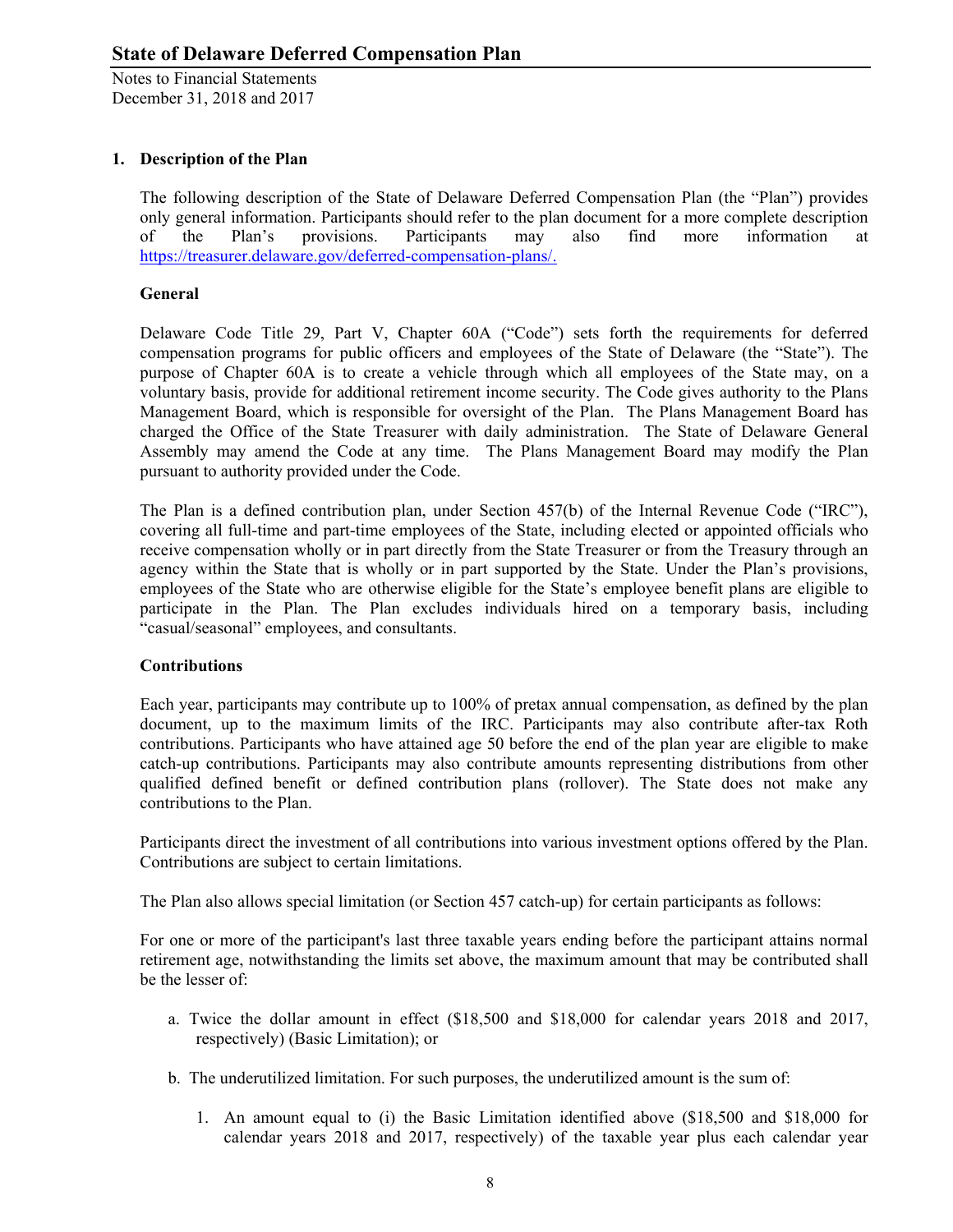## **1. Description of the Plan - Continued**

### **Contributions - Continued**

beginning after December 31, 2001 during which the participant was an employee under the Plan reduced by (ii) the participant's annual deferrals under the Plan during such years, and

2. An amount equal to such limitation as established under Section 457(b)(2) of the IRC for each taxable year beginning after December 31, 1978, and before January 1, 2002, in which the participant was eligible to participate less the amount of the participant's annual deferrals to Pre-2002 Coordination Plans (as defined in the plan document) for such prior taxable year or years (disregarding any age 50 catch-up deferrals). In determining the underutilized limitation for taxable years prior to 2002, the special rules set forth in Treas. Reg  $§$  1.457-4(c)(3)(iv) shall be applied.

## **Participant Accounts**

Each participant's account is credited with the participant's contribution and allocations of plan earnings and charged with an allocation of administrative expenses. Allocations are based on participant earnings, specific transactions, or account balances, as defined. The benefit to which a participant is entitled is the benefit that can be provided from the participant's vested account.

Employees electing to participate in the Plan may contribute to a group annuity contract offering administered by Voya Retirement Insurance and Annuity Company, a pooled separate account, various publicly traded mutual funds, and a self-directed brokerage account.

## **Vesting**

Participants are immediately vested in their contributions plus actual earnings thereon.

## **Payment of Benefits**

Upon termination of service due to death, disability, retirement, or other reasons, a participant will receive either a lump-sum amount equal to the value of the participant's vested interest in his/her account or periodic payments. A participant may retire when he/she reaches normal retirement age, as defined by the Plan, which is defined as the age designated by the participant that falls within the range of ages beginning at the earlier of age 65 or the age at which the participant has the right to retire and receive, under the State pension plan applicable to the participant, immediate retirement benefits without actuarial or similar reduction because of retirement before some later specified age, and ending at age 70½. In addition, the Plan allows for hardship distributions if certain criteria are met.

A participant may elect, at such time as he or she is otherwise entitled to a distribution (other than on account of an unforeseeable emergency), to transfer part or all of the account to purchase service credit under a defined benefit plan maintained by the State that permits the acceptance of such plan-to-plan transfers.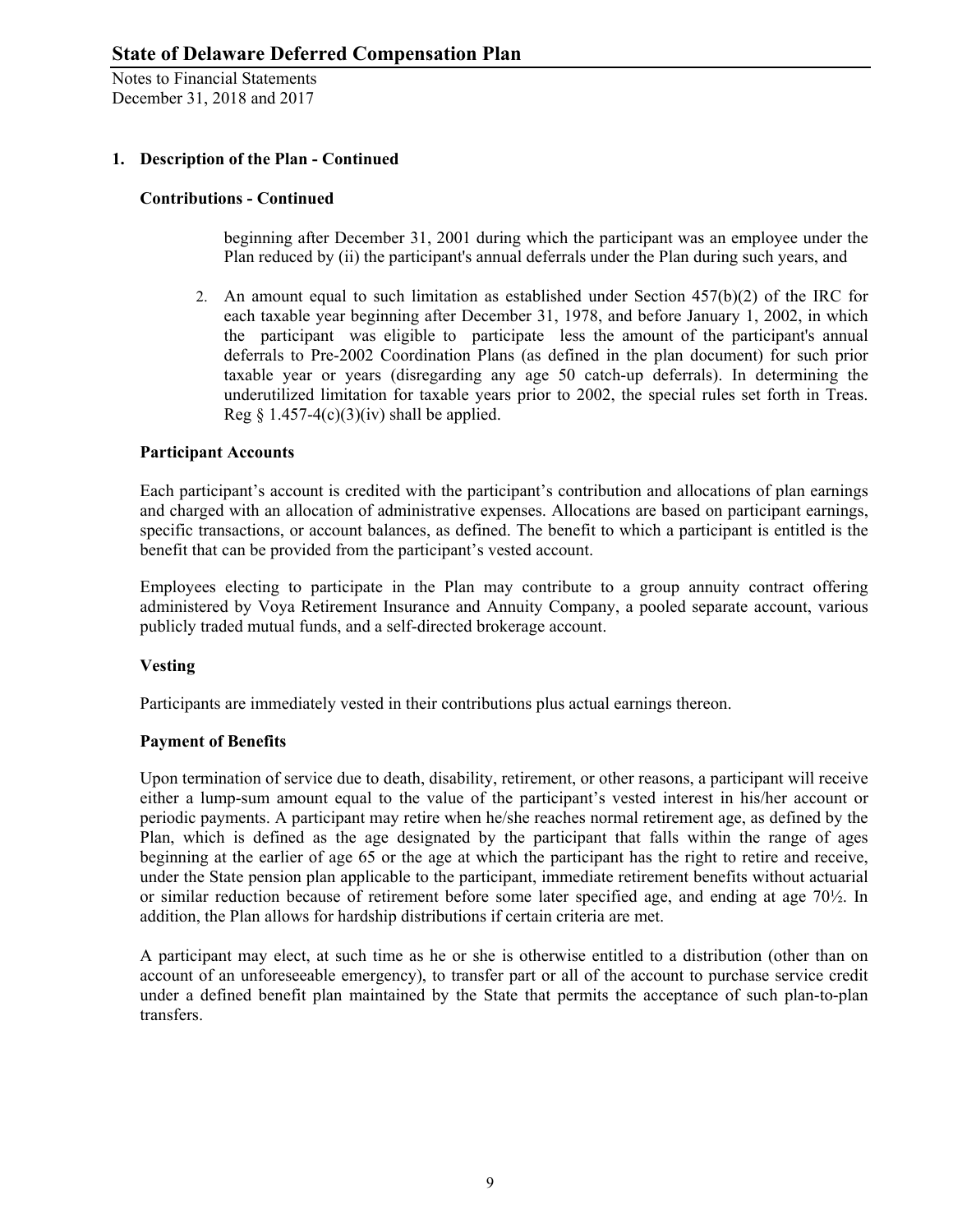### **2. Summary of Significant Accounting Policies**

#### **Financial Statement Presentation and Basis of Accounting**

The Governmental Accounting Standards Board (GASB) issues regulatory guidance defining generally accepted accounting principles for state and local governments in the United States. The accompanying financial statements of the Plan have been prepared in conformity with accounting principles generally accepted in the United States (U.S. GAAP) as prescribed by GASB. Any references to U.S. GAAP in the financial statements and the related disclosures refer to standards established by GASB.

The financial statements of the Plan are prepared on the accrual basis of accounting using the economic resources measurement focus.

#### **Use of Estimates**

The preparation of financial statements in conformity with accounting principles generally accepted in the United States of America requires management to make estimates and assumptions that affect the reported amounts of assets and liabilities and changes therein, and disclosures of contingent assets and liabilities. Actual results could differ from those estimates.

#### **Investment Valuation and Income Recognition**

Investments are reported at fair value (except for the fully benefit-responsive investment contracts, which are reported at contract value). Fair value is the price that would be received for the sale of an asset or paid for the transfer of a liability in an orderly transaction between market participants at the measurement date.

The Voya Fixed Plus Account III (Account) investment is valued at the contract value of the owner's account. The contract owner's account equals the sum of contributions, plus guaranteed interest credited, minus withdrawals and fees. Stability of principal is the primary investment objective. The contract guarantees minimum rates of interest and may credit interest that exceeds the guaranteed minimum rates. Contract value is the relevant measurement attribute for that portion of the fiduciary net position available for plan benefits of a defined contribution plan attributable to fully benefit-responsive investment contracts because contract value is the amount participants would receive if they were to initiate permitted transactions under the terms of the Plan. The Account is reported at contract value, which approximates fair value.

Variable earnings investments in publicly traded mutual funds are presented at fair value based on published daily net asset value.

Common stock is valued at the closing price of the common stock as reported on the active market on which the securities are traded.

The TIAA Real Estate Account is principally derived from the market value of the underlying real estate holdings or other real-estate-related investments. Real estate holdings are valued principally utilizing external appraisals, which are estimates of property values based on a professional's opinion. Purchases and sales of securities are recorded on a trade-date basis.

Purchases and sales of securities are recorded on a trade-date basis.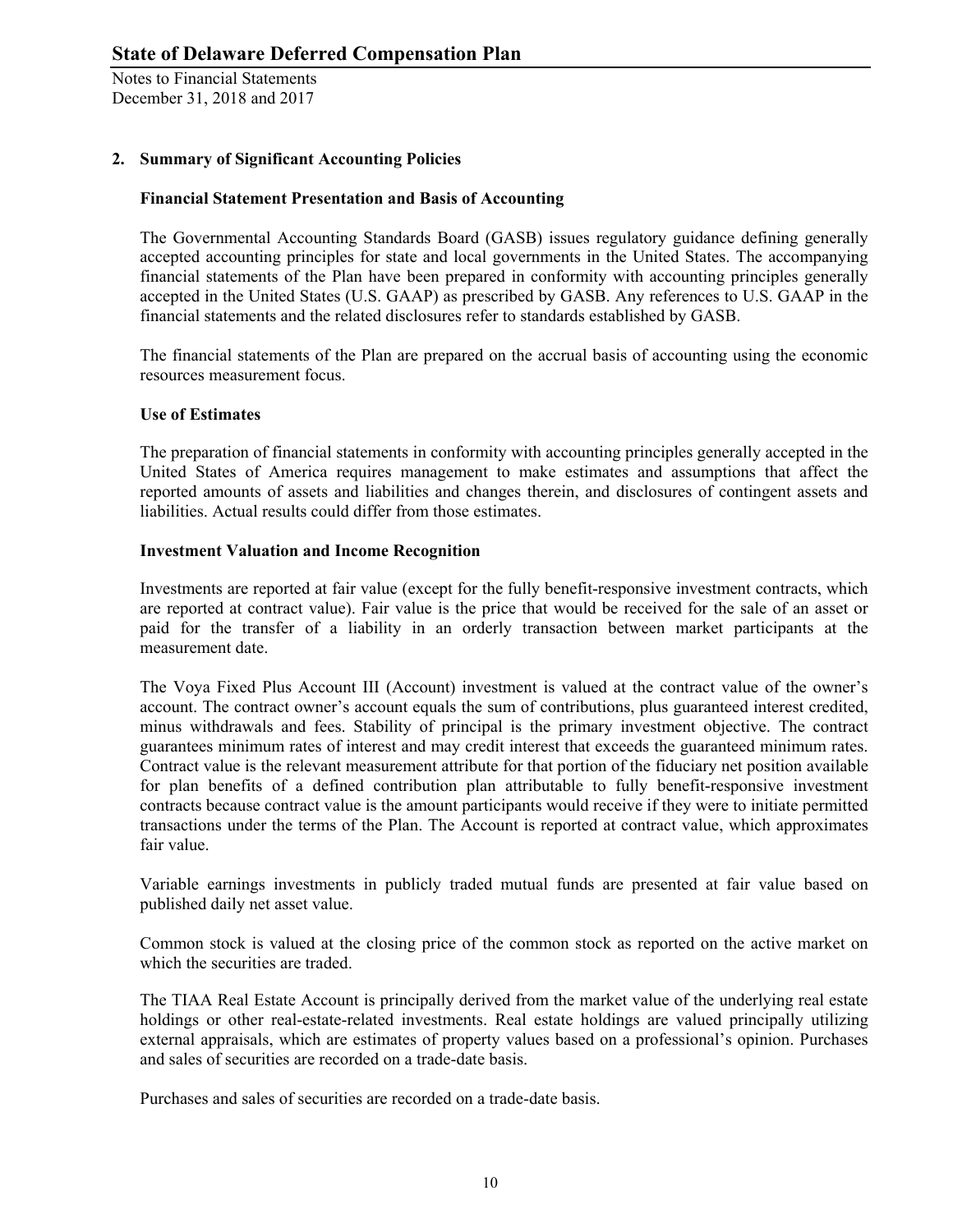#### **2. Summary of Significant Accounting Policies - Continued**

#### **Investment Valuation and Income Recognition - Continued**

Interest income is recorded on the accrual basis. Dividends are recorded on the ex-dividend date. Net appreciation (depreciation) includes the gains and losses on investments bought and sold as well as held during the year.

### **Administration of Plan Assets**

The State of Delaware's Plans Management Board is responsible for the administration of the State of Delaware Deferred Compensation Plan. The daily operations of the Plan are administered by Delaware's Office of the State Treasurer.

Voya Institutional Trust Company (Voya) is the trustee and record keeper of the Plan. Voya invests funds received from contributions in accordance with participants' elections, records investment sales, interest, and dividend income, and makes distribution payments to participants. Certain administrative expenses of maintaining the Plan are paid by the State.

Participants may also select a self-directed brokerage account through TD Ameritrade.

### **Payment of Benefits**

Benefits are recorded when paid.

## **Administrative Expenses**

Certain expenses of maintaining the Plan are paid by the Plan, unless otherwise paid by the State. Expenses paid by the State are excluded from these financial statements. Costs associated with participant-initiated transactions are paid by the respective participants' accounts. Some administrative expenses are paid from the Plan.

Voya charges the Plan a .08% asset-based fee. The Office of the State of Delaware Treasurer ("OST") charges the Plan a .05% oversight fee for certain administrative functions that it performs. These fees from participant accounts are received into a Recordkeeping Expense Account and paid out to various vendors for retirement plan consultant, legal, accounting, OST administrative, and other fees. The .05% oversight fee is reviewed periodically by the OST and may be adjusted based on actual expense results.

#### **Subsequent Events**

The Plan has evaluated subsequent events for recognition or disclosure through the date the financial statements were available to be issued.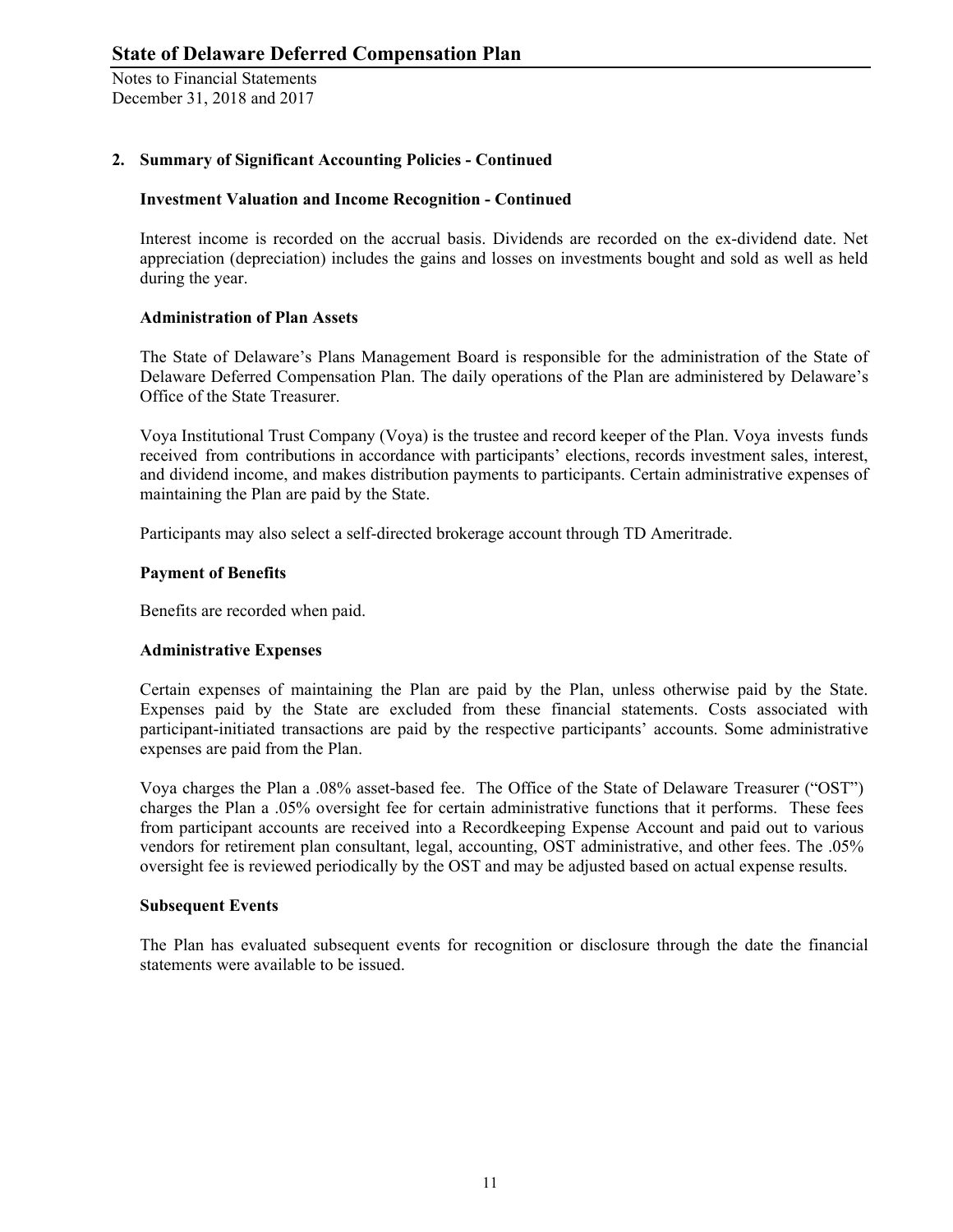#### **3. Related-Party Transactions**

Two State of Delaware employees are required to serve on the Plans Management Board. One State employee representative must be eligible to participate in the Plan.

Certain investments of the Plan are managed by the trustee and, therefore, these transactions qualify as party-in-interest transactions.

Certain administrative functions of the Plan are performed by officers or employees of the State. Certain State employee salaries are paid out of plan assets.

### **4. Plan Termination**

Although it has not expressed any intent to do so, the State of Delaware General Assembly may amend the Code or the Plans Management Board, through authority given to it by the Code has the right at any time to terminate the Plan. As described in Note 1 in the General section, the Plans Management Board has charged the Office of the State Treasurer with daily administration and to carry out resolutions of the Plans Management Board.

### **5. Tax Status**

In the opinion of legal counsel, the Plan is an eligible deferred compensation plan as defined by Section 457 of the IRC. Accordingly, any amount of compensation deferred under the Plan and any income attributable to the amounts so deferred shall be included in the gross income of the participant only for the taxable year in which such compensation or other income is distributed.

### **6. Risks and Uncertainties**

The Plan invests in various investment securities. Investment securities are exposed to various risks, such as interest rate, market, and credit risks. Due to the level of risk associated with certain investment securities, it is at least reasonably possible that changes in the values of investment securities will occur in the near term and that such changes could materially affect participants' account balances and the amounts reported in the statements of fiduciary net position.

Credit risk is the risk that the Plan will lose money because of the default of the security of the issuer or investment counterparty. The funds held by the plan are unrated

Concentration of credit risk is the risk of loss attributed to the magnitude of the Plan's investment in a single issuer. The Plan's investments are held in custody by Voya Institutional Trust Company and TD Ameritrade self-directed brokerage account. The concentration of investments is determined by the participants' elections to invest in the available investment options as selected by the Board. The investments that exceed 5% are identified in Note 7.

Custodial credit risk is the risk that, in the event of a failure of the counterparty, the Plan would not be able to recover the value of its deposits, investments, or collateral securities that were in the possession of an outside party. Investment securities are exposed to custodial credit risk if they are uninsured or not registered in the name of the Plan and are held by either the counterparty or the counterparty's trust department or agent, but not in the Plan's name. Investments are held in a trust account for the benefit of the Plan. As a result, the investments of the Plan are not exposed to custodial credit risk.

Interest rate risk is the risk that changes in interest rates will adversely affect the value of an investment. The Plan invests in mutual funds, including debt-based mutual funds. Such funds are subject to interest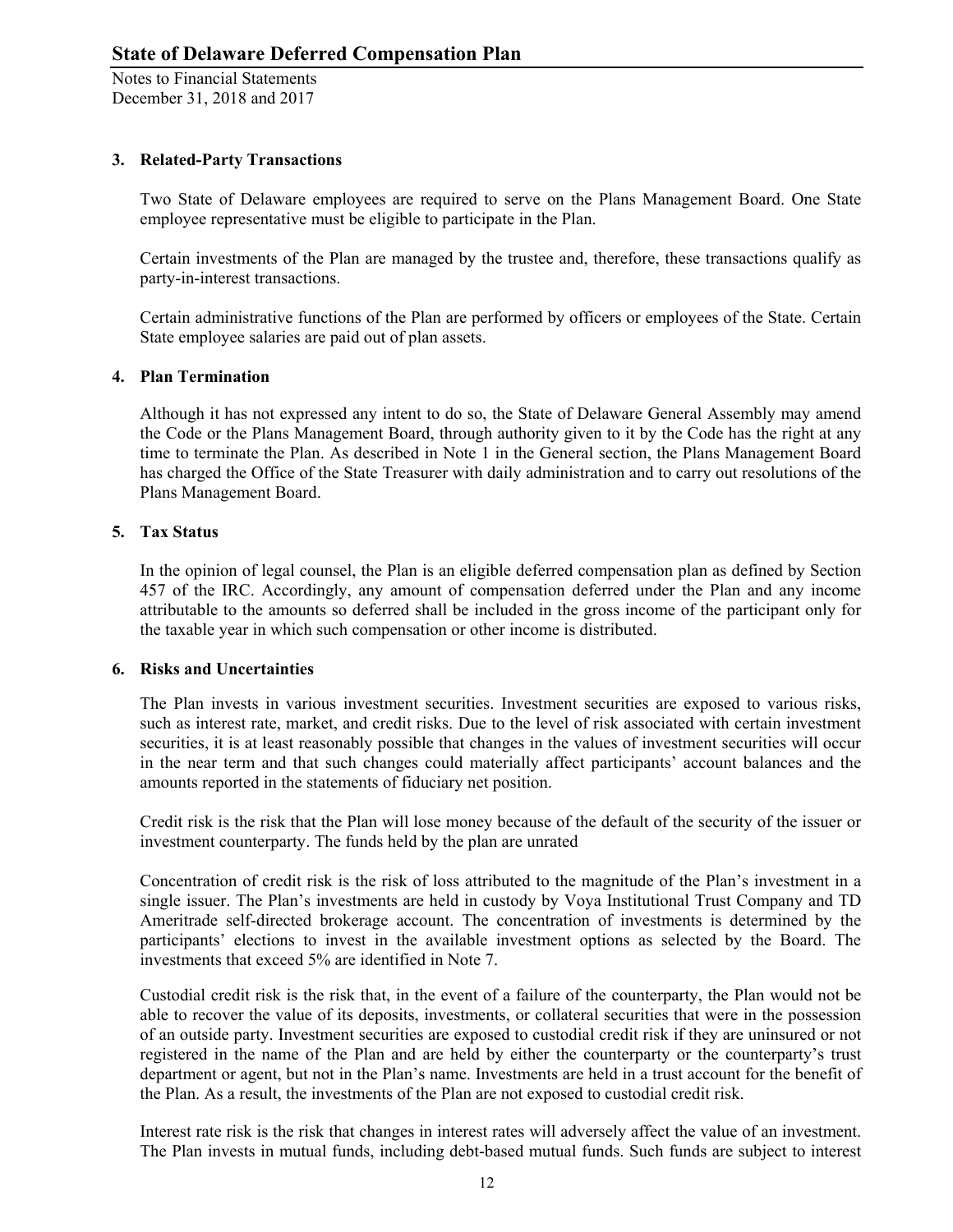#### **6. Risks and Uncertainties - Continued**

rate risk; funds holding bonds with longer maturities are more subject to this risk than funds holding bonds with shorter maturities.

Foreign currency risk is the risk that changes in exchange rates will adversely affect the fair value of the investment. The Plan allows the option of investments in mutual funds that invest in foreign securities. The fair value of these investments was \$10,398,098 and \$10,656,034 as of December 31, 2018 and 2017, respectively. The individual funds are identified in Note 7.

### **7. Investments**

Delaware Code Title 29 Section 6057 outlines the types of allowable investments of the Plan. The Plans Management Board has overall responsibility for ensuring the assets of the Plan are in compliance with all applicable laws governing the operation of the Plan and establishing the related investment guidelines and policies. These investments include the following:

- Savings accounts in federally insured banking institutions.
- United States government bonds or debt instruments.
- Life insurance and annuity contracts, provided the companies offering such contracts are subject to regulation by the Insurance Commissioner of the State.
- Investment funds registered under the Investment Company Act of 1940.
- Securities that are traded on the New York Exchange National Association of Securities Dealers Automated Quotations (NASDAQ) and American Stock Exchange.

The Plans Management Board has overall responsibility for ensuring the assets of the Plan are in compliance with all applicable laws governing the operation of the Plan and establishing the related investment guidelines and policies.

Effective September 5, 2018, the Plans Management Board approved an Investment Policy Statement to guide decision-making related to the selection, monitoring and removal of investment options and other matters.

### **Fair Value Measurements**

The Plan categorizes its fair value measurements within the fair value hierarchy established by generally accepted accounting principles. The hierarchy is based on the valuation inputs used to measure the fair value of the asset and give the highest priority to unadjusted quoted prices in active markets for identical assets or liabilities (level 1 measurements) and the lowest priority to unobservable inputs (level 3 measurements.)

*Level 1* - Unadjusted quoted prices for identical instruments in active markets.

*Level 2* - Quoted prices for similar instruments in active markets; quoted prices for identical or similar instruments in markets that are not active; and model-derived valuations in which all significant inputs are observable.

*Level 3* - Valuations derived from valuation techniques in which significant inputs are unobservable.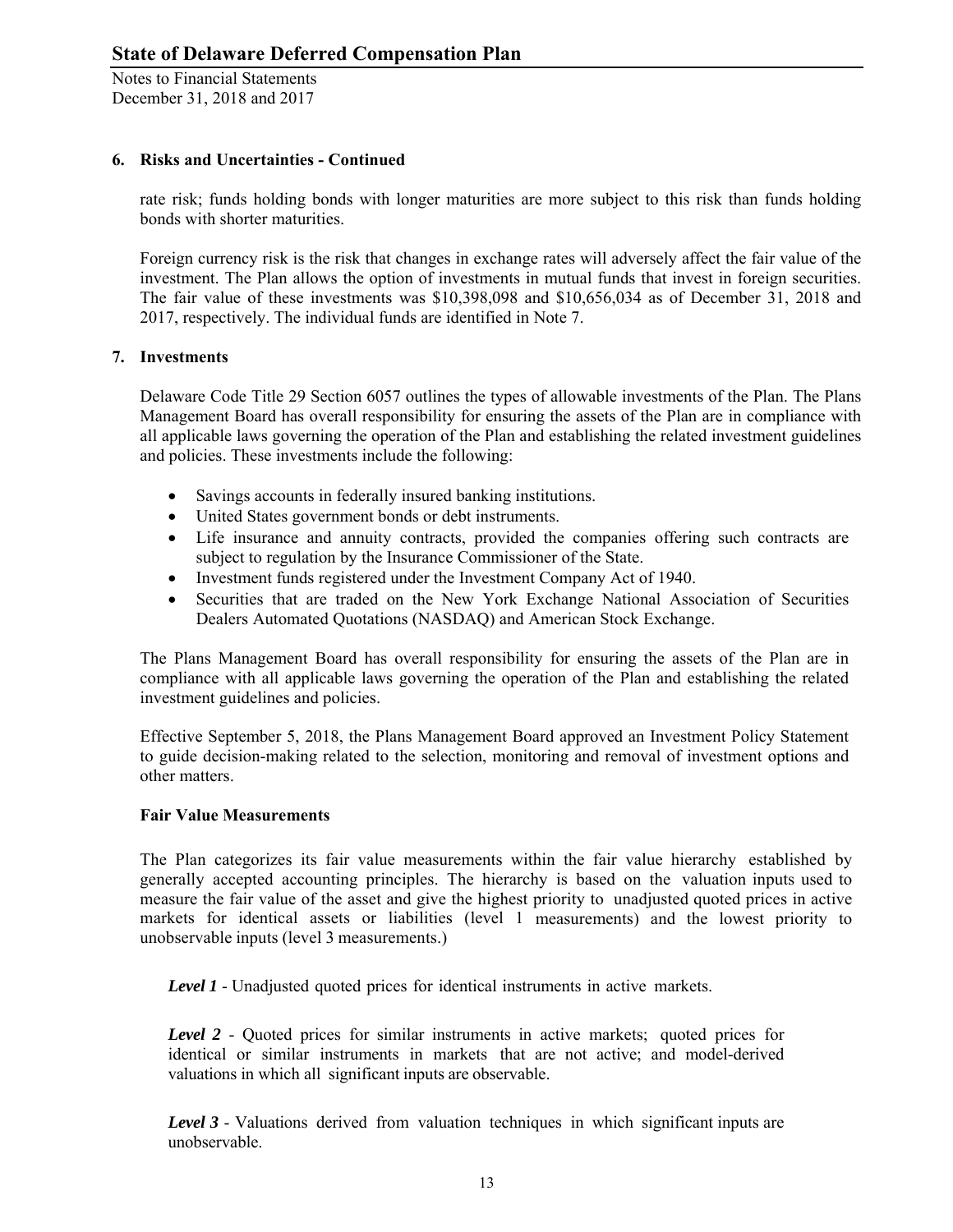### **7. Investments - Continued**

#### **Fair Value Measurements - Continued**

The categorization of investments within the fair value hierarchy is based upon the pricing transparency of the instrument and should not be perceived as the particular investment's risk.

The Plan has the following fair value measurement as of December 31, 2018 and 2017:

|                                  |                      | 2018                                                                              |                                                           |                                                    |  |  |  |  |
|----------------------------------|----------------------|-----------------------------------------------------------------------------------|-----------------------------------------------------------|----------------------------------------------------|--|--|--|--|
|                                  | December 31,<br>2018 | Quoted Prices in<br><b>Active Markets</b><br>for Identical<br>Assets<br>(Level 1) | Significant<br>Other<br>Observable<br>Inputs<br>(Level 2) | Significant<br>Unobservable<br>Inputs<br>(Level 3) |  |  |  |  |
| Interest-Bearing Cash            | 10,233,311<br>S      | \$<br>10,233,311                                                                  | \$                                                        | \$                                                 |  |  |  |  |
| Registered Investment Companies  | 571,372,851          | 571,372,851                                                                       |                                                           |                                                    |  |  |  |  |
| Pooled Separate Accounts         | 2,418,410            | 2,418,410                                                                         |                                                           |                                                    |  |  |  |  |
| Self-Directed Brokerage Accounts | 14,053,574           | 14,053,574                                                                        |                                                           |                                                    |  |  |  |  |
| Total Investments, at Fair Value | 598,078,146          | 598,078,146<br><sup>\$</sup>                                                      | \$                                                        | S                                                  |  |  |  |  |
|                                  |                      | 2017                                                                              |                                                           |                                                    |  |  |  |  |
|                                  | December 31,<br>2017 | Quoted Prices in<br><b>Active Markets</b><br>for Identical<br>Assets<br>(Level 1) | Significant<br>Other<br>Observable<br>Inputs<br>(Level 2) | Significant<br>Unobservable<br>Inputs<br>(Level 3) |  |  |  |  |
| Interest-Bearing Cash            | \$<br>9,459,092      | \$<br>9,459,092                                                                   | <sup>\$</sup>                                             | \$                                                 |  |  |  |  |
| Registered Investment Companies  | 601,834,884          | 601,834,884                                                                       |                                                           |                                                    |  |  |  |  |
| Pooled Separate Accounts         | 2,729,148            | 2,729,148                                                                         |                                                           |                                                    |  |  |  |  |
| Self-Directed Brokerage Accounts | 12,428,969           | 12,428,969                                                                        |                                                           |                                                    |  |  |  |  |
| Total Investments, at Fair Value | 626,452,093          | 626,452,093                                                                       | \$                                                        | \$                                                 |  |  |  |  |

Pursuant to Subtopic 810-10, the 2017 financial statements reported pooled separate accounts using NAV (or its equivalent) as a practical expedient and did not classify them within the fair value hierarchy. However, in connection with the FASB's revised definition of readily determinable fair value promulgated by ASU 2015-10 technical corrections, the pooled separate accounts were subsequently deemed to have readily determinable fair values and were reclassified to level 1 in accordance with their corresponding classifications for 2018.

The Plan's investments, (including gains and losses on investments bought, sold, as well as held during the year) depreciated in value by \$49,952,694 and appreciated by \$70,101,813 during 2018 and 2017, respectively.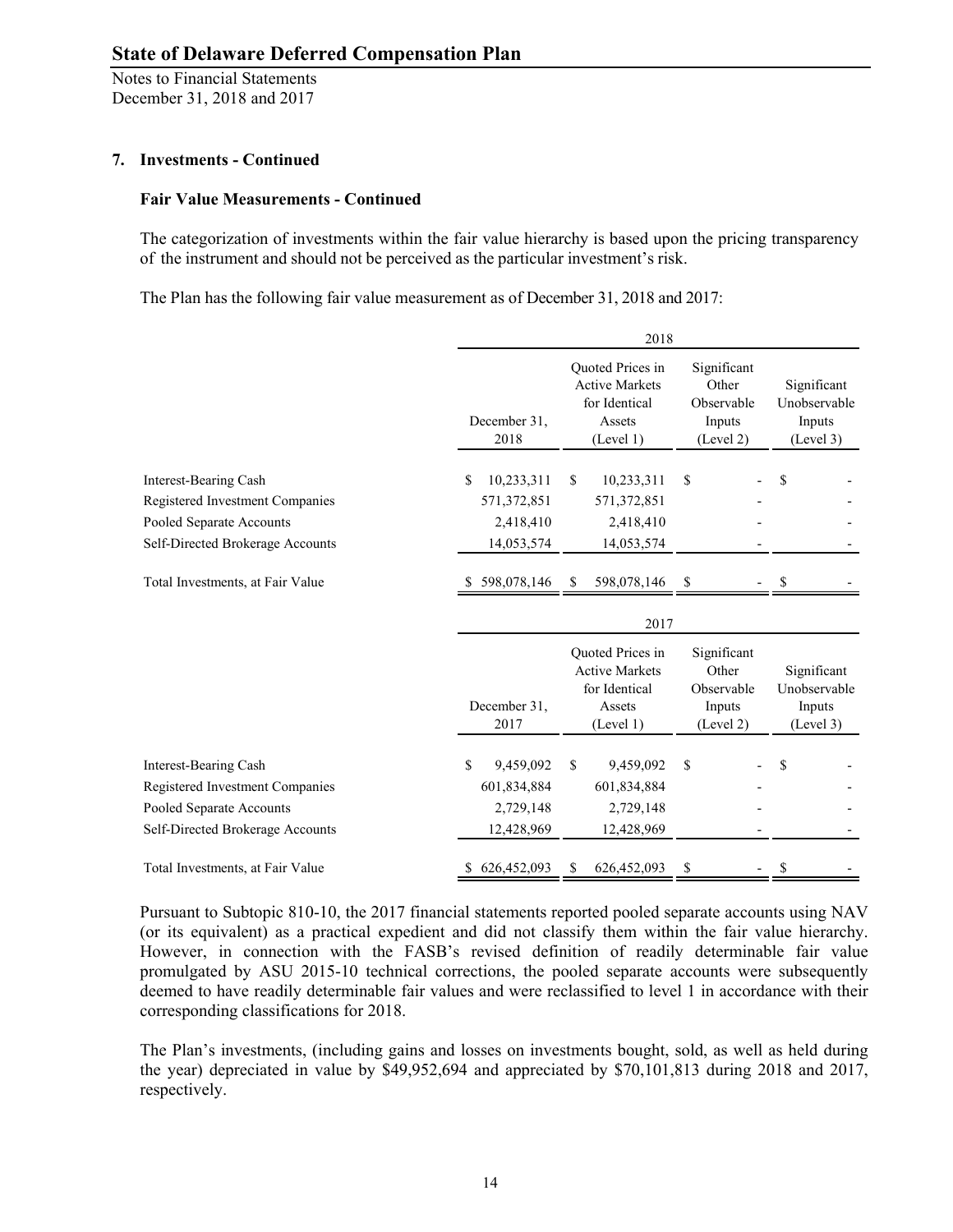Notes to Financial Statements December 31, 2018 and 2017

#### **7. Investments - Continued**

#### **Fair Value Measurements - Continued**

The fair value of investments held by the Plan at December 31, 2018 and 2017 were as follows:

|                                               | <b>Fair Value</b> |              |    |              |       |
|-----------------------------------------------|-------------------|--------------|----|--------------|-------|
|                                               | 2018              |              |    | 2017         |       |
| <b>Voya Variable Earnings Investments:</b>    |                   |              |    |              |       |
| American Funds 2010 Target Date               | \$<br>25,414,845  |              | \$ | 29,430,926   |       |
| American Funds 2015 Target Date               | 40,862,648        | *            |    | 47,985,872 * |       |
| American Funds 2020 Target Date               | 86,731,640        | *            |    | 94,973,512 * |       |
| American Funds 2025 Target Date               | 86,741,109        | *            |    | 92,687,579   |       |
| American Funds 2030 Target Date               | 79,032,280        | *            |    | 82,683,013   |       |
| American Funds 2035 Target Date               | 68,189,061        | $\ast$       |    | 70,690,328   |       |
| American Funds 2040 Target Date               | 40,048,151        | *            |    | 40,557,592 * |       |
| American Funds 2045 Target Date               | 25,297,565        |              |    | 25,594,152   |       |
| American Funds 2050 Target Date               | 11,485,952        |              |    | 11,646,716   |       |
| American Funds 2055 Target Date               | 3,255,102         |              |    | 3,032,814    |       |
| American Funds 2060 Target Date               | 1,304,924         |              |    | 1,272,368    |       |
| American Funds Washington Mutual              | 6,299,365         |              |    | 6,922,186    |       |
| Clearbridge Mid Cap Growth                    | 2,038,855         |              |    | 1,815,399    |       |
| JP Morgan U.S. Small Company                  | 4,048,352         |              |    | 4,495,358    |       |
| Lazard International Equity                   | 1,823,920         | $\star\star$ |    | 1,880,002    | $***$ |
| PIMCO Total Return                            | 3,674,880         |              |    | 3,628,217    |       |
| T. Rowe Price Blue Chip Growth                | 15,855,707        |              |    | 11,542,338   |       |
| Templeton Global Bond                         | 2,011,471         | **           |    | 1,485,906    |       |
| Vanguard 500 Index                            |                   |              |    | 42,098,860 * |       |
| Vanguard Extended Market Index                | 10,895,689        |              |    | 11,104,805   |       |
| Vanguard Federal Money Market                 | 10,233,311        |              |    | 9,459,092    |       |
| Vanguard Institutional Index                  | 40,060,859        | *            |    |              |       |
| Vanguard Intermediate Term Bond Index         | 9,737,769         |              |    | 9,016,817    |       |
| Vanguard Total International Stock Index      | 6,562,707         | $\star\star$ |    | 7,290,126    |       |
| <b>TIAA-CREF Real Estate Securities</b>       | 2,418,410         |              |    | 2,729,148    |       |
| Voya Fixed Plus Account III (Contract Value)  | 15,448,766        |              |    | 12,340,678   |       |
| TD Ameritrade Self-Directed Brokerage Account | 14,053,574        |              |    | 12,428,967   |       |
|                                               | \$<br>613,526,912 |              | \$ | 638,792,771  |       |

\* Represents Investments Greater than 5% of Net Position

\*\* Represents Investments in Foreign Securities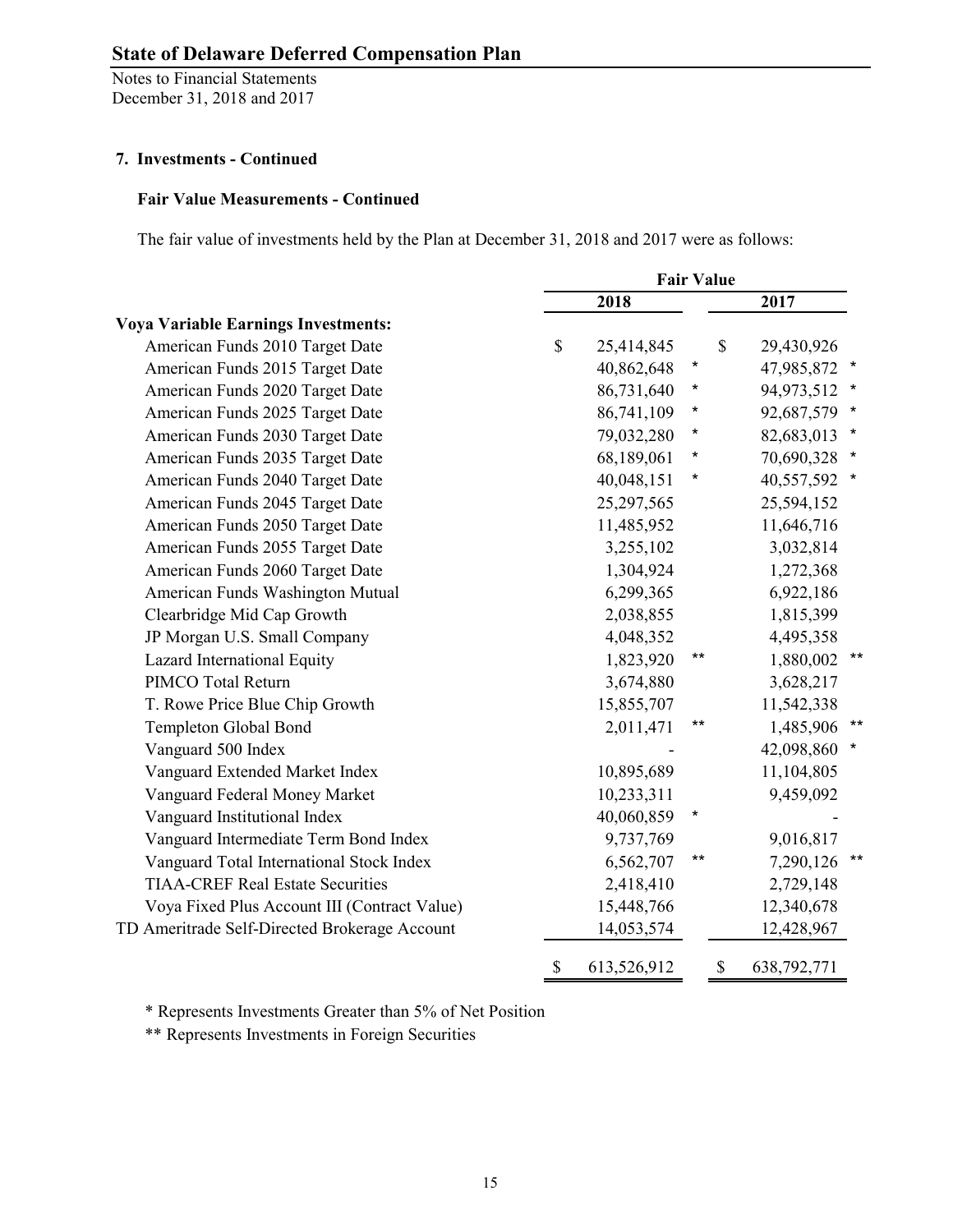#### **7. Investments - Continued**

#### **Fully Benefit-Responsive Investment Contracts**

The Plan holds a traditional fully benefit-responsive investment contract with Voya Retirement Insurance and Annuity Company (VRIAC). VRIAC maintains the contributions in a general account. The account is credited with earnings on the underlying investments and charged for participant withdrawals and administrative expenses.

Because the investment contract meets the criteria to be considered fully benefit-responsive, contract value is the relevant measurement attribute for that portion of the net assets available for benefits attributable to the investment contract. The investment contract is presented on the face of the statements of net assets available for benefits at contract value. Contract value, as reported by VRIAC, represents contributions made under the contract, plus earnings, less participant withdrawals and administrative expenses. Participants may ordinarily direct the withdrawal or transfer of all or a portion of their investments at contract value. Transfers from the contract will be subject to either percentage limit restrictions or equity wash restrictions. Withdrawals are allowed to pay benefits to participants at any time.

The contract value of the investment contract as of December 31, 2018 and 2017, was \$15,448,766 and \$12,340,678, respectively. The investment contract issuer is contractually obligated to repay the principal and a specified interest rate that is guaranteed to the Plan. The crediting interest rate is based on a formula established by the contract issuer, but may not be less than 1%. Such interest rates are reviewed on an annual basis for resetting.

Certain events limit the Plan's ability to transact at contract value with the issuer. Such events include the following: (a) amendments to the plan documents (including complete or partial plan termination or merger with another plan), (b) changes to the Plan's prohibition on competing investment options or deletion of equity wash provisions, (c) bankruptcy of the plan sponsor or other plan sponsor events (for example, divestitures or spin-offs of a subsidiary) that cause a significant withdrawal from the Plan, or (d) the failure of the trust to qualify for exemption from federal income taxes or any required prohibited transaction exemption under ERISA.

Furthermore, certain events would allow the issuer to terminate the contract with the Plan and settle at an amount different from contract value. Examples of such events include (a) an uncured breach of the Plan's investment guidelines, (b) a material amendment to the contract without the issuer's consent, (c) a violation of a material obligation under the contract, or (d) a material misrepresentation.

The State does not believe that any events that would limit the Plan's ability to transact at contract value with the plan participants or the issuer are probable.

#### **8. Plan Restatement**

Effective January 1, 2017, the Plan was amended and restated to comply with certain regulatory changes and to make administrative changes to the Plan including adding Roth contributions as an allowable provision.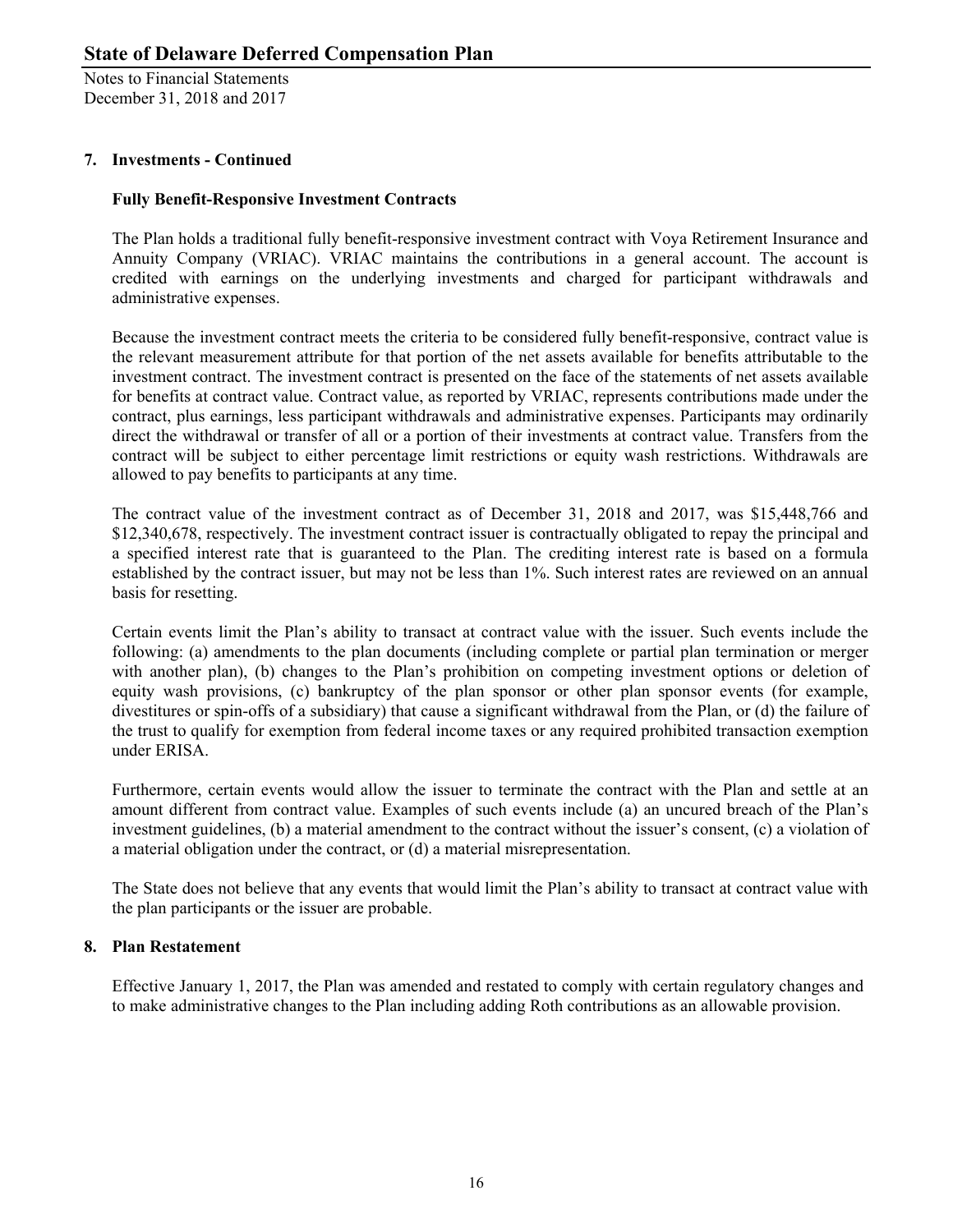

**BELFINT . LYONS . SHUMAN Certified Public Accountants** 

www.belfint.com

*Independent Auditors' Report on Internal Control over Financial Reporting and on Compliance and Other Matters Based on an Audit of Financial Statements Performed in Accordance with Government Auditing Standards* 

To the Plans Management Board State of Delaware Deferred Compensation Plan Dover, Delaware

We have audited, in accordance with the auditing standards generally accepted in the United States of America and the standards applicable to financial audits contained in *Government Auditing Standards* issued by the Comptroller General of the United States, the financial statements of the State of Delaware Deferred Compensation Plan as of and for the years ended December 31, 2018 and 2017, and the related notes to the financial statements, which collectively comprise State of Delaware Deferred Compensation Plan's basic financial statements, and have issued our report thereon dated July 17, 2019.

#### *Internal Control Over Financial Reporting*

In planning and performing our audit of the financial statements, we considered the State of Delaware Deferred Compensation Plan's internal control over financial reporting (internal control) to determine the audit procedures that are appropriate in the circumstances for the purpose of expressing an opinion on the financial statements, but not for the purpose of expressing an opinion on the effectiveness of State of Delaware Deferred Compensation Plan's internal control. Accordingly, we do not express an opinion on the effectiveness of State of Delaware Deferred Compensation Plan's internal control.

A *deficiency in internal control* exists when the design or operation of a control does not allow management or employees, in the normal course of performing their assigned functions, to prevent, or detect and correct, misstatements on a timely basis. A *material weakness* is a deficiency, or a combination of deficiencies, in internal control such that there is a reasonable possibility that a material misstatement of the Plan's financial statements will not be prevented, or detected and corrected, on a timely basis. A *significant deficiency* is a deficiency, or a combination of deficiencies, in internal control that is less severe than a material weakness, yet important enough to merit attention by those charged with governance.

Our consideration of internal control was for the limited purpose described in the first paragraph of this section and was not designed to identify all deficiencies in internal control that might be material weaknesses or significant

1011 Centre Road • Suite 310 | Wilmington • DE 19805 | Phone: 302.225.0600 | Fax: 302.225.0625